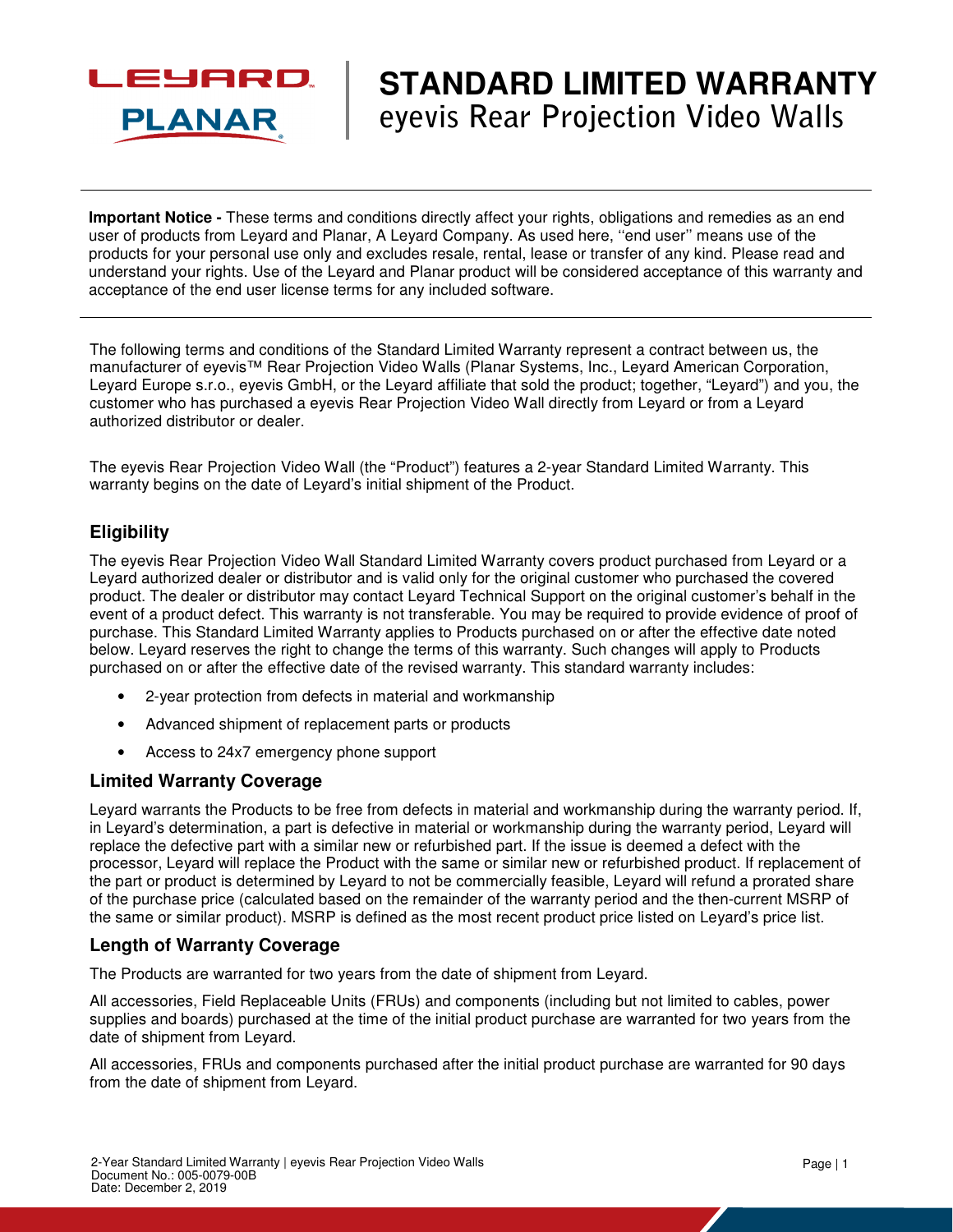# **Replacement Guidelines**

Leyard's products are designed to be easily serviceable by the customer. The majority of parts are built as modules called Field Replaceable Units (FRUs). It is often easier and more cost effective for customers to replace FRUs than to send the entire product back to the factory for repair. If the issue is deemed a manufacturing defect with the processor, Leyard will issue a replacement for a similar new or refurbished product.

Upon discovering a problem with the product, please follow the warranty replacement procedure below:

- 1. Contact Leyard Technical Support via email or phone.
	- Email address: support-emea@leyardgroup.com
	- Technical support phone hotline: +421 513 213 213 from 8AM until 5PM (GMT+1)
- 2. Provide the serial number, product model number, purchase date, description of the problem and troubleshooting steps already attempted.
- 3. Leyard Technical Support will attempt to correct any minor issues that might be causing the problem. If Leyard is unable to resolve the problem through troubleshooting and confirm that the claim is being made during the warranty period, a return material authorization (RMA) number will be issued for the defective part or product and a replacement will be sent to the customer.
- 4. Leyard will ship the replacement part or product via ground shipping (or the least expensive shipping method). The customer is responsible for excess charges for any other method of shipping requested.
- 5. Upon receipt of the replacement part or product, the customer should inspect the packaging and materials for shipping damage. Report all damage immediately to the carrier and/or Leyard Service Representative.
- 6. Customer will have 14 days from the date of receipt of the Advance Replacement part or product to return the defective part or product to the authorized return facility. If it is not returned within this time, Leyard will invoice customer and customer will pay the current market price of the replacement part or product within 30 days from the invoice date. Leyard reserves the right to refuse warranty service for a past due account. Customer will:
	- a. Return the defective part or product in the box in which the Advance Replacement part or product was shipped. Products must be shipped on a pallet to avoid damage.
	- b. Return only the defective part or product. Leyard will not be responsible for returning or replacing any Accessories or other items returned with the defective product.
	- c. Return the part to the repair location specified by the Leyard Service Representative. Clearly mark the RMA number on the shipping box. Verify that the RMA number on the shipping box matches the RMA number for the defective part being returned.
	- d. Customer is responsible for all return shipping charges, including but not limited to freight charges, taxes, duties and insurance.

# **Warranty Exclusions**

This Standard Limited Warranty does not include or is limited by the following:

- 1. Product not purchased from Leyard or an authorized Leyard distributor or dealer.
- 2. Shipment delivery time and availability may vary based on origin and destination. Leyard is unable to deliver to PO Box and APO/FPO Box addresses.
- 3. Product on which the serial number has been defaced, modified or removed.
- 4. Product that has been resold, transferred, rented, leased, lost, stolen or discarded.
- 5. Rental costs for temporary replacement products.
- 6. Any third party software or accessory malfunction.
- 7. Labor or travel costs for installation, set-up, repair, adjustment to display settings, removal, reinstallation or other services.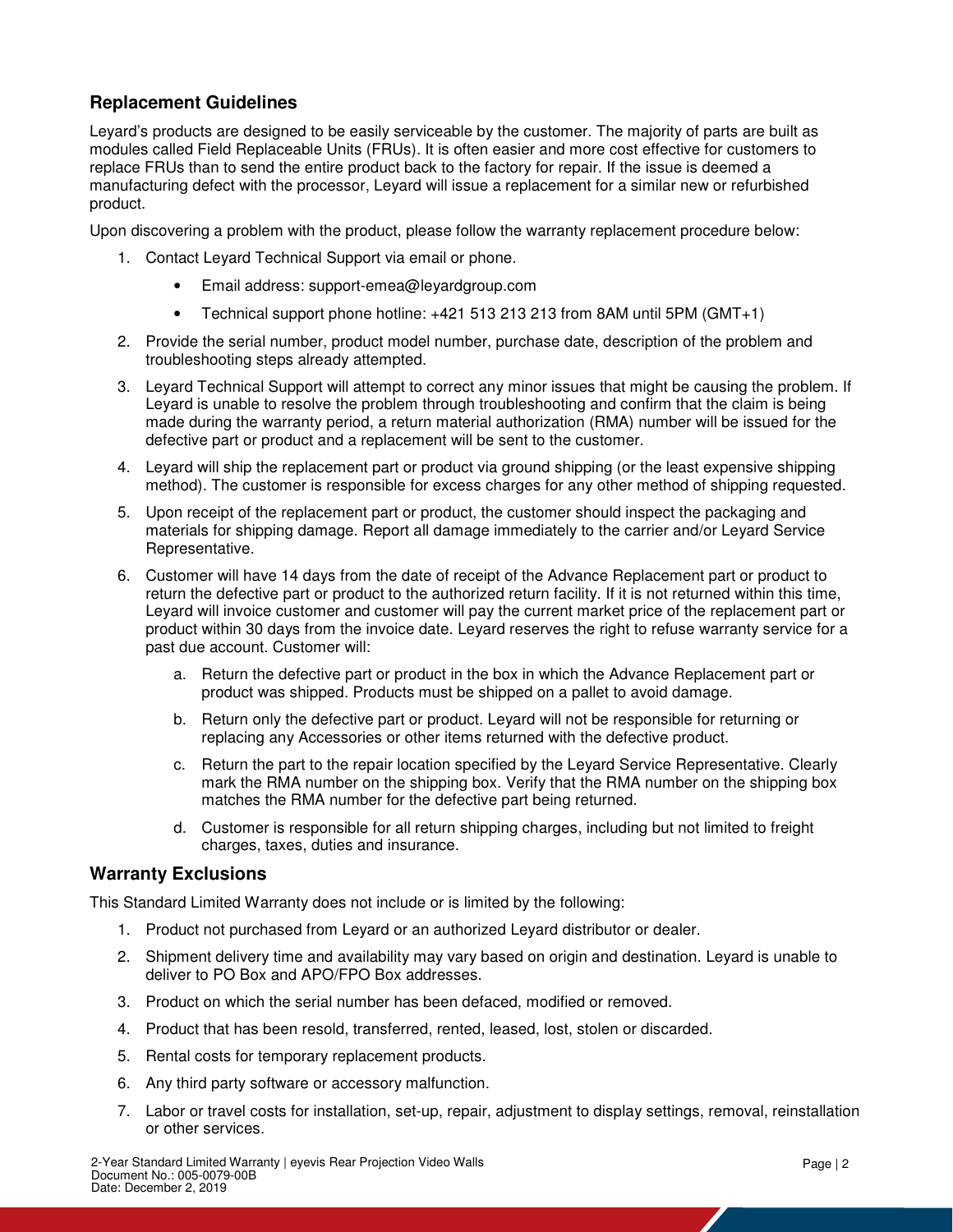- 8. Damage, deterioration or malfunction resulting from:
	- a. Accident, abuse, misuse, neglect, improper ventilation & cooling, adverse environment (e.g., dust), fire, water, lightning or other acts of nature, smoke exposure (cigarette or otherwise), unauthorized product modification, or failure to follow instructions supplied with the product.
	- b. Upgrade, repair or attempted repair by anyone other than Leyard.
	- c. Any damage to the product during or due to shipment.
	- d. Any damage during the installation, removal, disassembly and reassembly of the product by customer.
	- e. Causes external to the product, such as electric power fluctuations or failure.
	- f. Use of supplies or parts not meeting Leyard's specifications.
	- g. Normal wear and tear.
	- h. Customer caused defects, including but not limited to misuse or damage to drivers, disks or connectors, or software corruption.
	- i. Failure to follow maintenance procedures as outlined in the product's User Guide where a schedule is specified for regular maintenance of the product.
	- j. Operating the product outside the suggested normal usage conditions stated in the User Guide.
	- k. Opening of the chassis by untrained personnel, tampering with internal circuitry or removing or replacing any internal components or parts.
	- l. Any other cause not related to a defect in material or workmanship.

For additional information or the name of the nearest Leyard service center, contact your Leyard distributor or Leyard:

- Email address: support-emea@leyardgroup.com
- Technical support phone hotline: +421 513 213 213 from 8AM until 5PM (GMT+1)

#### **Miscellaneous Return Issues**

- 1. Leyard will not accept returned product unless the RMA number issued by Leyard is shown on the outside of the box.
- 2. If the defective product is returned and determined to be excluded from warranty under any of the exclusions listed above, Leyard reserves the right to charge the customer an amount not to exceed the MSRP.
- 3. If product is returned and is determined to be a No Fault Found (NFF) unit, Leyard reserves the right to invoice the customer for any costs incurred by Leyard.
- 4. It is the responsibility of the customer to properly package the defective product and ship it to the address provided by the Leyard Customer Service representative with the RMA number prominently displayed. If the defective product is not properly packaged and is damaged in transit during its return to Leyard, the customer may be charged for either the repair costs, if repairable, or the MSRP of a replacement product.
- 5. Replacement parts or product will assume the remainder of the original product's warranty or 90 days from the date of shipment, whichever is longer.
- 6. Customer agrees to retain the replacement part or product delivered by Leyard and that the returned defective part or product becomes the property of Leyard.

# **Expanded Product Service Plans and Professional Service Options**

Leyard offers expanded product service plans and professional service options for purchase by the customer. Contact Leyard for information: